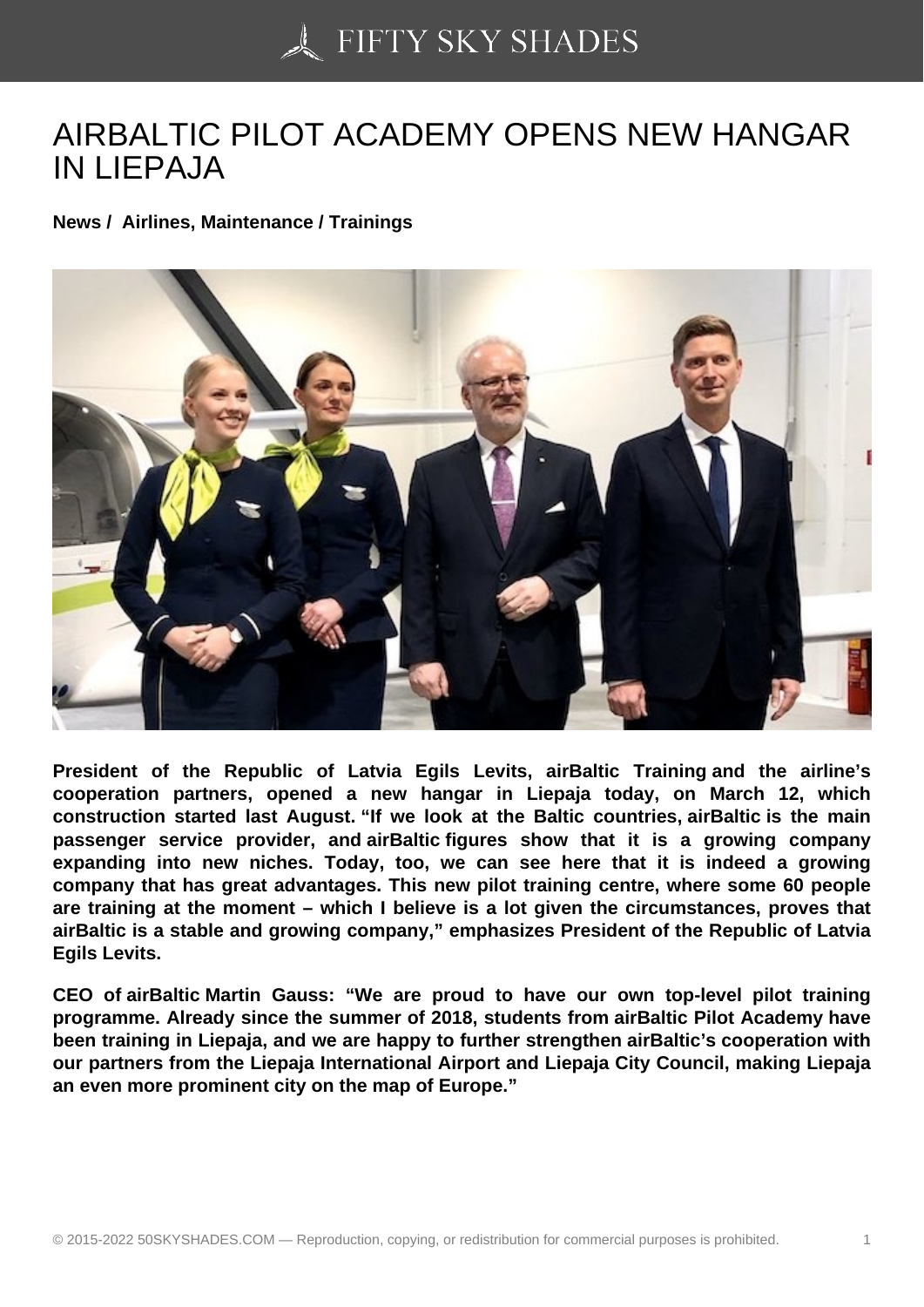airBaltic Chief Operations Officer Pauls C?l?tis: "This is an important moment for the future development of airBaltic Pilot Academy. We especially would like to thank the President of the Republic of Latvia, as well as our instructors and students for attending the solemn opening ceremony."

The total area of the new aircraft hangar is 1200 m2 and it provides space for more than 15 trainer aircraft and technical maintenance of Diamond aircraft. The hangar was built by PICHE and was commissioned on February 10, 2020.

At the moment, airBaltic Pilot Academy has seven trainer aircraft – six Diamond DA40 and one Diamond DA42 and will receive another three Diamond Aircraft planes in 2020. 61 students have currently enrolled in seven groups at airBaltic Pilot Academy. Last October, the first group of 12 students graduated from the academy to become first officers at airBaltic.

The autumn group of airBaltic Pilot Academy students will begin their studies in September and the winter group in November. For more information and to enrol, please visit: http://pilotacademy.com .